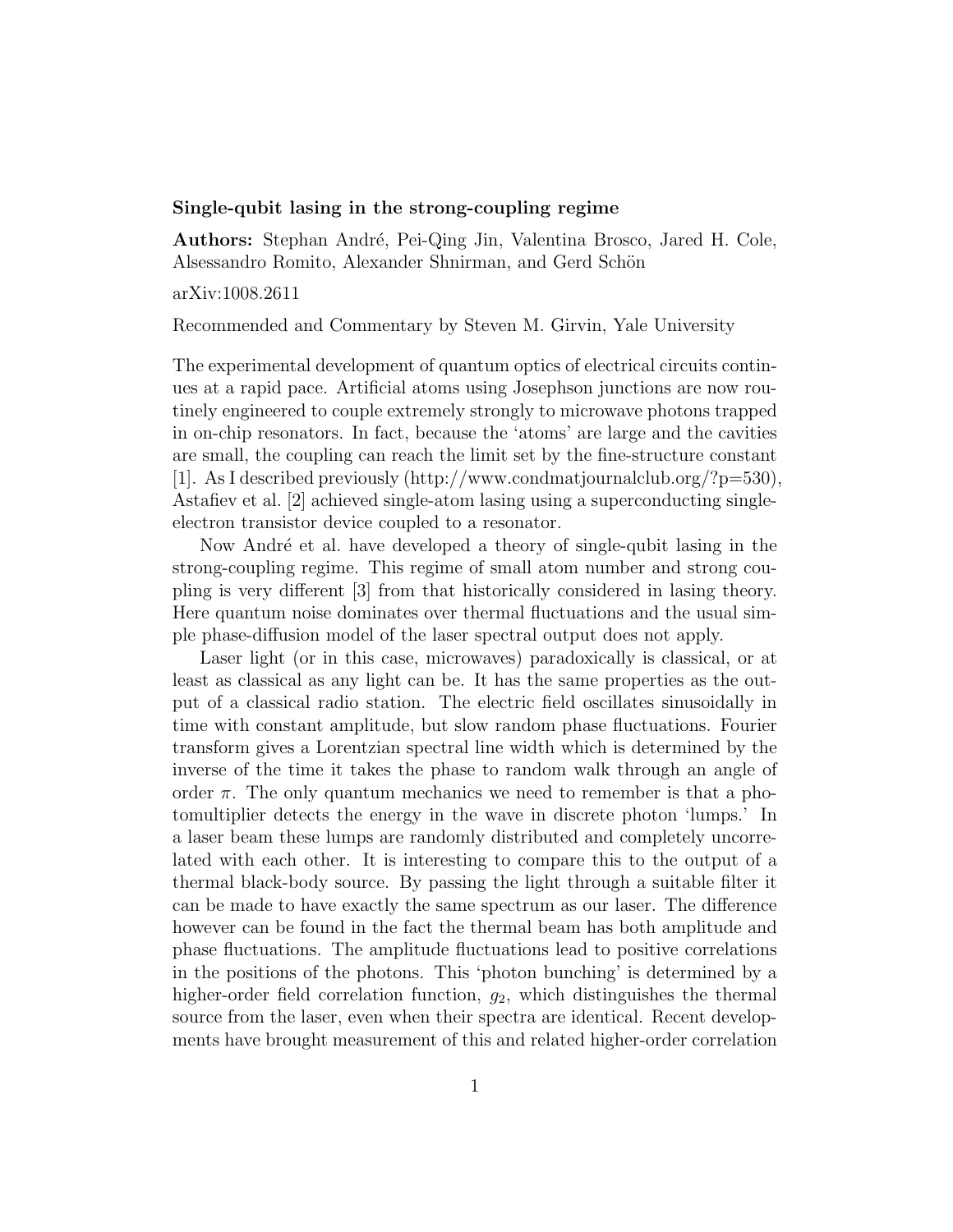functions within reach for microwave photons [4-9].

Imagine now another extreme limit, of resonance fluorescence of a single atom weakly driven by a laser. If the atom emits a fluorescence photon then we know it is in the ground state and there will be some time delay before the atom is re-pumped to the excited state where it can emit the next photon. Hence the light output has the photons *anti-bunched*. In this limit [3], it is not clear that we should think of the single-atom laser as a laser at all.

In this paper and its predecessors in the series, André et al. have developed two different analytical and numerical techniques for dealing with the quantum fluctuations that dominate this interesting strong-correlation regime of small atom number and large atom-photon coupling.

## References:

- 1. 'Wiring up quantum systems,' R.J. Schoelkopf and S.M. Girvin, 'Horizons' Review, *Nature* 451, 664 (2008).
- 2. 'Single artificial-atom lasing,' O. Astafiev, K. Inomata, A.O. Niskanen, T. Yamamoto, Yu. A. Pashkin, Y. Nakamura, and J.S. Tsai, *Nature* 449, 588 (2007).
- 3. 'Experimental realization of a one-atom laser in the regime of strong coupling,' J. McKeever, A. Boca, A. D. Boozer, J. R. Buck, and H. J. Kimble, *Nature* 425, 268-271 (2003).
- 4. 'Environmental effects in the third moment of voltage fluctuations in a tunnel junction,' B. Reulet, J. Senzier, D.E. Prober, *Phys. Rev. Lett.* 91, 196601 (2003).
- 5. 'The third moment of current fluctuations in a tunnel junction: experiments in the classical and quantum regimes,' B. Reulet, J. Gabelli, L. Spietz, D.E. Prober, arXiv:1001.3034.
- 6. 'Schemes for the observation of photon correlation functions in circuit QED with linear detectors,' Marcus P. da Silva, Deniz Bozyigit, Andreas Wallraff, Alexandre Blais, arXiv:1004.3987.
- 7. 'Measurements of the Correlation Function of a Microwave Frequency Single Photon Source,' D. Bozyigit, C. Lang, L. Steffen, J. M. Fink, M. Baur, R. Bianchetti, P. J. Leek, S. Filipp, M. P. da Silva, A. Blais, A. Wallraff, arXiv:1002.3738.